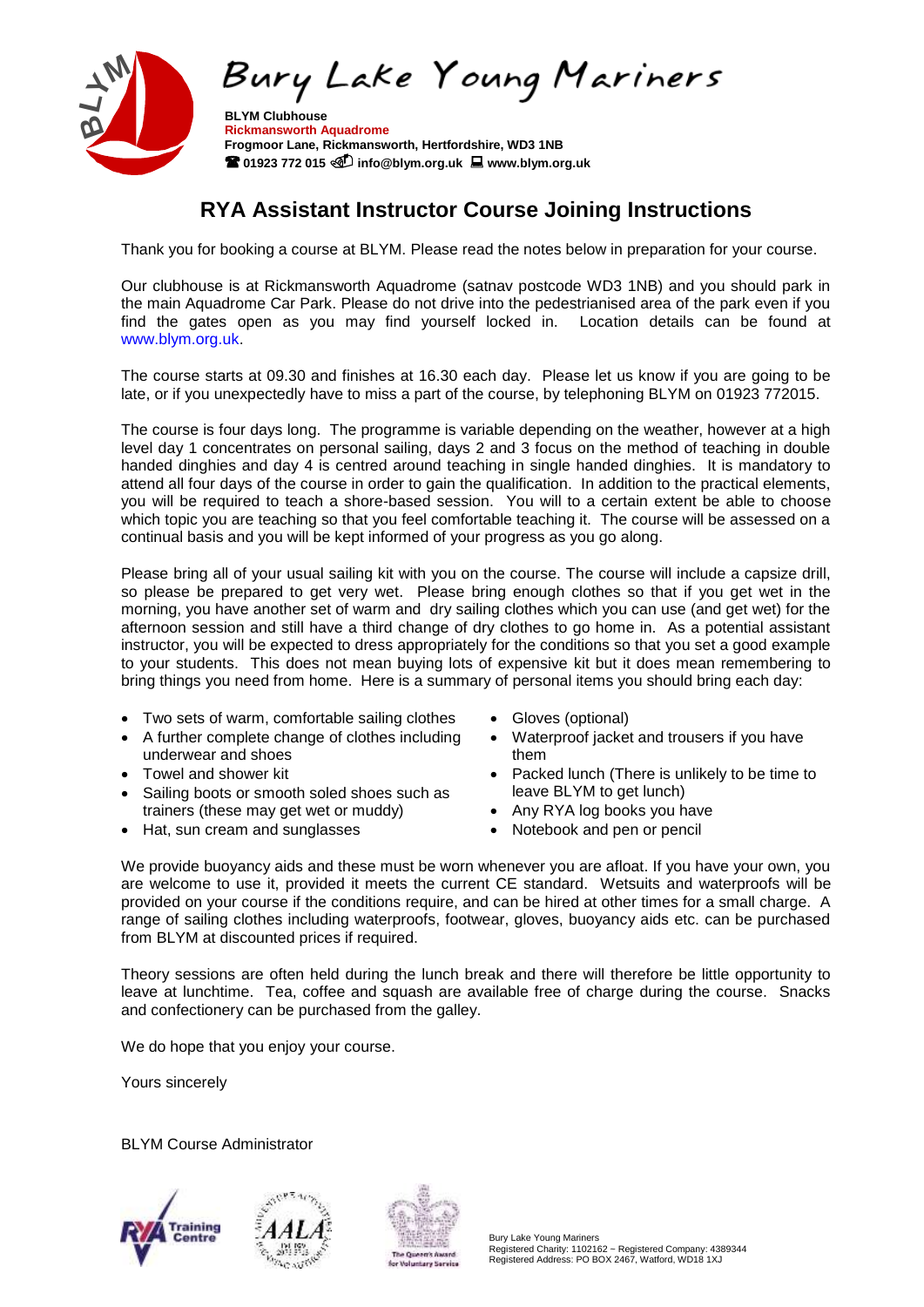

## **BLYM REGISTRATION TERMS**

Throughout this document, BLYM, Bury Lake Young Mariners, the Club and the Training Centre shall all refer to Bury Lake Young Mariners (Registered Charity no 1102162)

#### ACKNOWLEDGEMENT OF RISK

It must be recognised that sailing is by its nature an unpredictable sport and therefore inherently involves an element of risk. By taking part in a course with BLYM you agree and acknowledge that:

(i) You are aware of the inherent element of risk involved in the sport and you accept responsibility for exposing yourself to such inherent risk whilst taking part;

(ii) You will comply at all times with the instructions of the Instructor particularly with regard to handling of boats, wearing of buoyancy aids and the wearing of suitable clothing for the conditions;

(iii) You accept responsibility for any injury, damage or loss to the extent caused by your own negligence; (iv) You will not participate in the course whilst your ability to participate is impaired by alcohol, drugs or whilst otherwise unfit to participate;

#### CANCELLATION

In the unlikely event that BLYM cancels a course for operational reasons all payments will be refunded unless alternative dates offered by BLYM to you are acceptable.

If a participant cancels a booking 4 weeks or more before the start date their payment will be returned with a deduction of £10.00 to cover administration costs. Alternatively, if there is capacity, a participant can request for a booking to be transferred to a later date at no extra cost. If a participant has to cancel a course within the four weeks prior to the start of the course BLYM will endeavour to fill the place and offer a refund less the administration cost of £10.00 However, if BLYM are not able to fill the cancelled place within seven days of the start date of the course then no refund can be offered. There is no entitlement to a refund once a course or period of membership has commenced. Any requests for refunds must be in writing (or e-mail) to the Course Administrator.

BLYM monitors the weather conditions constantly throughout the day. Should the weather conditions become unsuitable for some activities then it may be necessary to alter the planned programme to remain safe and interesting. In such cases, we will sign off as much of the course as possible in your logbook and will offer future dates for you to return to complete your course. Additional days will be charged as taken.

#### **MISCONDUCT**

You understand that the Senior Instructor of the day may exclude anyone from a particular session and evict anyone from the premises who refuses to comply with these Registration Terms or who misconducts themselves in any way or who causes damage or annoyance to other persons.

#### DATA PROTECTION

The information given by you on this form will be used by us to process your registration and for attending to you whilst you are at BLYM. We shall also include your name and address on our mailing list. If you do not want to receive our newsletters and details of our promotions please tick the appropriate box on the booking form.

#### PHOTOGRAPHY

BLYM may take photographs and video footage of those taking part in any BLYM activity and may use and/or store this media for coaching and /or promotional purposes. If you object to the use of these images please tick the appropriate box on the booking form.

#### **INSURANCE**

Our Insurance Company has asked us to make you aware of the following:

"RYA/NSSA Instructors, NSSA Sailing Masters, RYA Senior Instructors or RYA Coaches do not accept responsibility for any loss, damage or injury suffered by persons and/or their property arising out of or during the course of their activities whilst training and/or coaching and/or instructing unless such injury loss or damage was caused by, or resulted from negligence or a deliberate act."

Participants please note that BLYM does not provide insurance cover for personal accident, nor for loss or damage to personal property.







Bury Lake Young Mariners Registered Charity: 1102162 ~ Registered Company: 4389344 Registered Address: PO BOX 2467, Watford, WD18 1XJ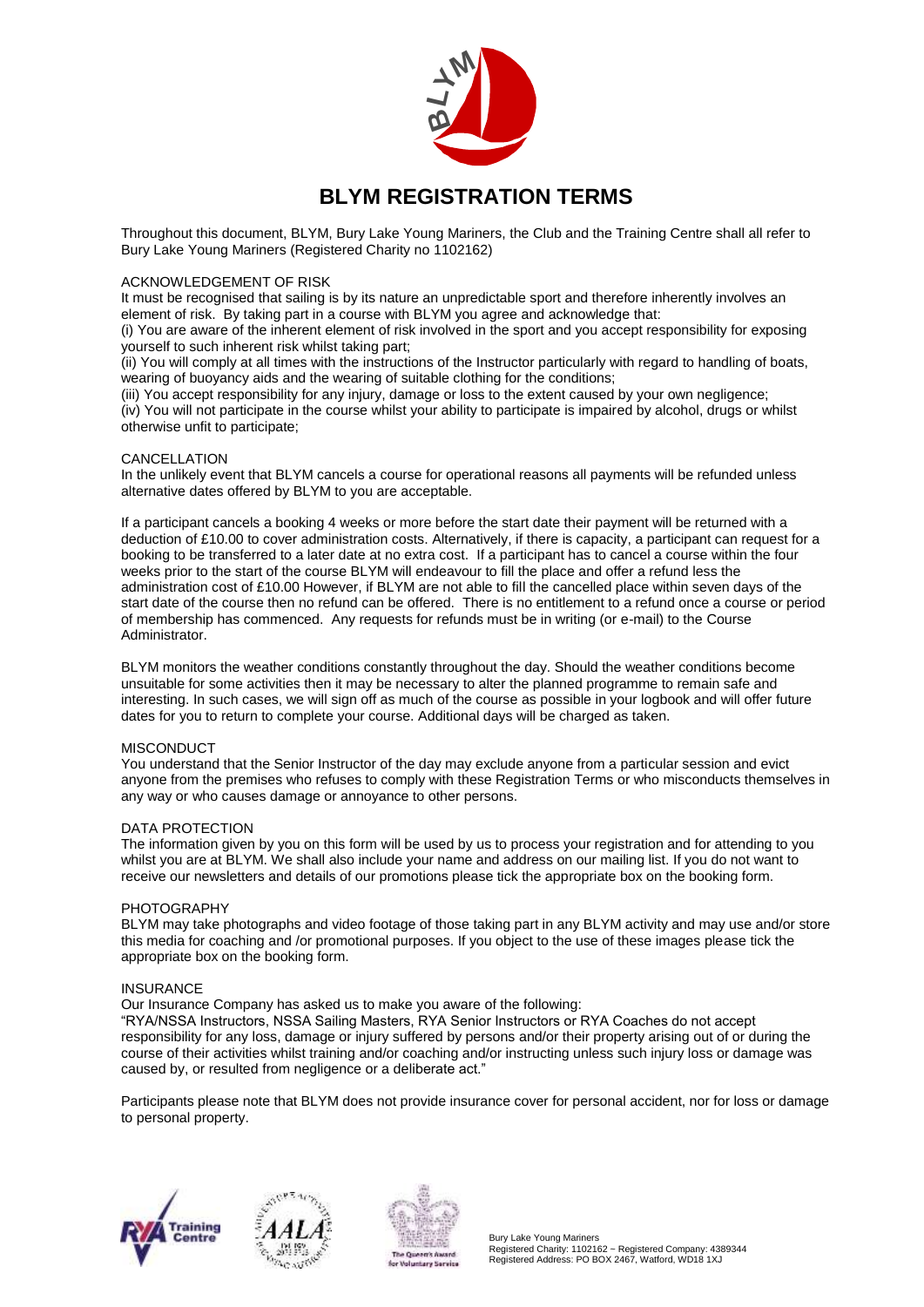

Bury Lake Young Mariners

## **Membership Information**

Those taking courses at BLYM will be either a full family or personal member, or will have paid the nonmembers price for the course which gives you to three months temporary membership.

BLYM is a voluntary organisation with charitable status. We are dedicated to the development of young people through the medium of sailing. Over 3,500 young people make use of our facilities each year, as well as many adults who share our aims and ambitions.

Full members may bring guests for up to three visits on payment of a day membership fee, or to any Wednesday afternoon Splash Club session. Temporary members may bring guests only to Splash Club on Wednesday afternoons.

**General Sailing Sessions.** Sailing sessions for competent sailors (RYA level 2 adults Stage 3 & 4 juniors) If you wish to check boat availability before travelling please call 01923 772015. General sailing is available at the following times:

- **School Easter, Whitsun, Summer and October Half Term Holidays -** Monday-Friday 10.00-15.00 each day. Cost £3.00 (under-18) £6.00 (adult).
- **Saturdays and Bank Holidays -** Every Saturday until the end of November. Two sessions each day, 09.00-13.00 and 13.00-17.00. Cost each session £3.00 (under-18), £6.00 (adult).
- **Wednesday Evening – Splash Club** April to September 16.30 until 19.00. Cost £2.50 per sailor. Guests will be required to pay an additional day membership fee.

**Membership and Emergency Contact Details** Anyone who attends a General Sailing session must be a Member of BLYM and full details and Emergency Contact information must be recorded on their membership profile.Those under 12 then must be accompanied by a responsible adult for General Sailing sessions who must stay on the premises all the time you are with us at BLYM.

**Signing In On Arrival** On arrival at BLYM you must report to the Duty Warden who will help you choose a boat, sign on at the galley and pay your fee. Remember to bring your RYA log book as the Warden may need to see this. You will be expected to rig your boat, get it on the water and then have it checked by the Warden before you leave the jetty and go sailing. Coaching is not provided at general sailing sessions, and you will be expected to be fairly self sufficient, but volunteers are available to help you if needed.

**Safety Cover** The Duty Warden is responsible for safety, and therefore has the final say in who can sail, and in what boat. The Duty Warden has to manage the whole fleet, and therefore needs to be sure that no-one attempts to sail in a boat or conditions beyond their abilities. Safety cover is always provided by our rescue boats, and we can give you some assistance if you need it. However, we do not provide intensive instruction during general sailing sessions, so please make sure that you are capable of sailing your boat in the prevailing conditions.

**Going Home -** Before leaving you must stow your boat and gear correctly and sign out, letting the warden know that you are leaving.

Those who have taken out Temporary Membership are able, prior to its expiry, to upgrade to full membership on payment of the difference in fee by signing into their website account, and following the steps to renew once the three months has expired.





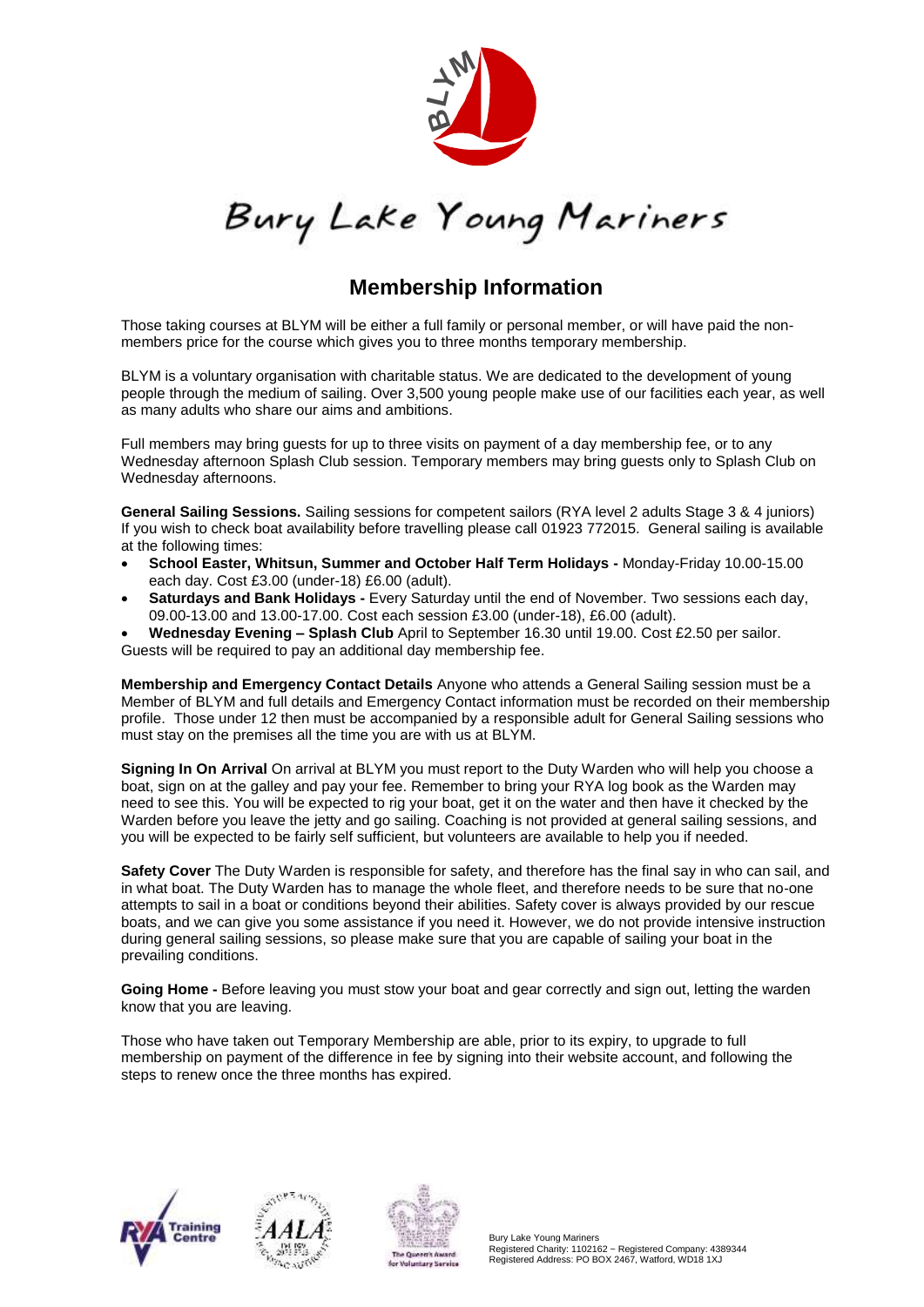

Bury Lake Young Mariners

## **Frequently asked questions**

## **What sort of organisation is BLYM?**

We are a voluntary charity dedicated to the development of young people through sailing. All the people who help to run BLYM are volunteers who give generously of their time. The organisation is entirely self funding. BLYM has two essential components: an RYA Training Centre, which delivers our course programme, and a Sailing Club providing an activity programme for members.

## **What does BLYM offer?**

BLYM has a fleet of 100 boats for members to use, and runs a full activity programme throughout the year. We sail on Bury Lake, and from time to time organise expeditions to bigger waters.

## **Why do I need to be a member?**

BLYM is not a commercial organisation, so all participants need to join as a member. We offer annual membership to families and individual adults, temporary membership (normally 3 months) for those taking our courses, and daily membership for occasional guests of full members. Full members may bring quests for up to three visits; temporary members may not bring guests.

We also offer group membership for schools, Scout and Guide groups, and other youth organisations. Everyone who sails at BLYM needs to be covered by one of these forms of membership.

## **Why doesn't BLYM offer annual membership to individual young people?**

The nature of our activities require an element of parental responsibility to ensure that young people fully understand the need to take part in a safe and well prepared way. We offer a 3-month temporary membership to individual young people to take part in our courses and to encourage them to sail afterwards. At the end of the 3-month period we ask that a Family Membership is taken out.

## **How do I extend my membership at the end of the temporary period?**

Simply complete a membership form and forward this to our membership secretary (or hand it in at BLYM). If you do this before the expiry of your temporary membership you may deduct your previously paid temporary membership fee from the annual subscription.

## **Am I insured?**

BLYM has third party liability insurance for the club and its officers, and the boats and equipment are covered for loss or damage. BLYM does not (and cannot) provide insurance cover for personal accident and property, this must be taken out by the individual if required.

Our insurance company requires us to draw to your attention the following statement: *"BLYM officers, RYA Instructors, RYA Senior Instructors and RYA Coaches do not accept responsibility for any loss, damage or injury suffered by person and/or their property arising out of and during the course of their activities whilst supervising and/or training and/or coaching and/or instructing unless such injury, loss or damage was caused by or resulted from negligence or deliberate act."*

## **How can temporary members sail at BLYM after their course?**

BLYM opens for temporary and full members' general sailing on:

- Saturdays (March-November), two sessions, 09.00-13.00 and 13.00-17.00
- Wednesday afternoons (April-October), 16.30-dusk
- School holiday weekdays, subject to availability, 10.00-15.00

To take part you will need to be competent to rig, launch and sail your boat in the prevailing conditions. Younger members may need some help from parents to do the heavier aspects of this.